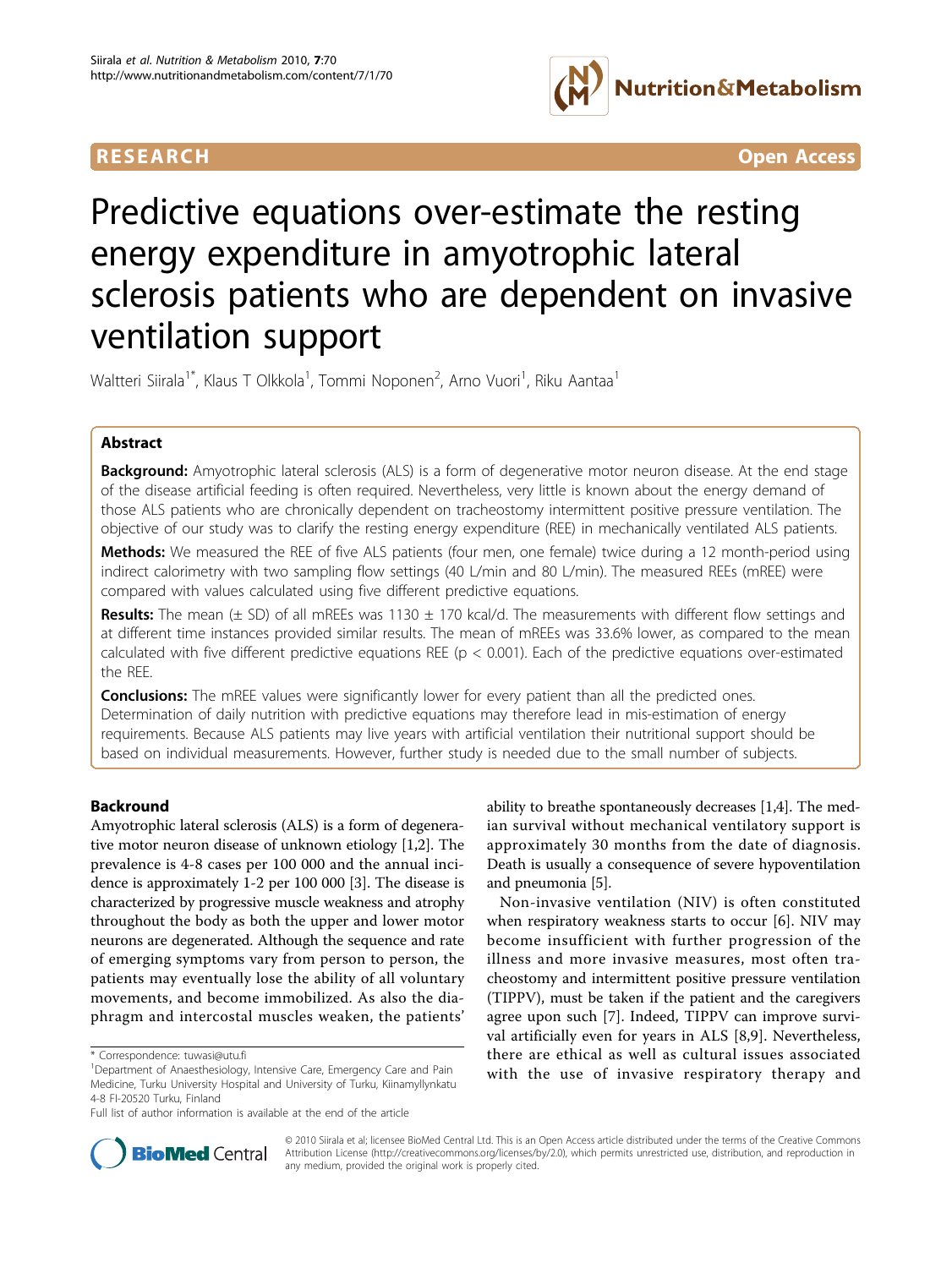therefore the incidence of TIPPV in ALS patients has been reported to be 10% or even lower [[8,10,11\]](#page-5-0).

The prolonged survival among ALS patients with TIPPV makes their nutritional management challenging. Due to immobility, there may be a risk of positive energy balance if the energy demand is estimated inappropriately. The storage of excessive carbohydrate in fat tissue (lipogenesis) will increase the total body carbon dioxide production which in turn will increase the need for ventilation and thus increase the work of breathing [[12,13\]](#page-5-0). Increased carbon dioxide production may cause respiratory acidosis in these totally ventilator-dependent patients because they cannot increase the ventilation rate and tidal volume themselves. Secondly, overestimation in energy supply can easily lead to obesity and increased risk of diabetes, hypertension, ischemic heart disease, stroke and renal disease [\[14](#page-5-0)], and make nursing more difficult [[15](#page-5-0)]. Percutaneous gastrostomy has been recommended as a route of feeding when the oropharyngeal muscles are affected [[16](#page-5-0)]. Yet, little is known about the energy consumption of such patients.

Resting energy expenditure (REE) is the amount of energy needed to maintain the normal body functions at rest, excluding the thermal effect of food and physical activity, whereas total energy expenditure (TEE) is the total amount of energy needed per day including that needed for muscle activity [[13](#page-5-0)]. REE has been calculated to be approximately 0-30% below the TEE in healthy subjects [[17](#page-5-0)]. Indirect calorimetry is a noninvasive method to measure the REE. Measured REE (mREE) is determined from oxygen consumption  $(VO<sub>2</sub>)$  and carbon dioxide production (VCO<sub>2</sub>), estimated from breathing gases [[18](#page-5-0)]. The accuracy of this method has been proven as reliable in several studies since these devices were introduced in the 1980's [[19](#page-5-0)-[23\]](#page-5-0).

If indirect calorimetry is not available, predictive equations such as the Harris-Benedict [[24](#page-5-0)], the Food and Agriculture/World Health Organisation/United Nation Union (FAO/WHO/UNU) [[25\]](#page-5-0), the Owen [[26](#page-5-0),[27\]](#page-5-0), the Mifflin-St Jeor [\[28\]](#page-5-0) or the Fleisch equation [[29](#page-5-0)] have been used to calculate a predictive REE (pREE). These equations utilize the subject's weight, height, age and/or body surface area. However, little is known about the accuracy of these predictive equations to assess the REE of immobile ALS patients on TIPPV.

Our clinical impression has been that the predictive equations overestimate the energy requirements of patients requiring TIPPV, leading easily to obesity. The objective of this study was to compare predicted REE values with measured indirect calorimetry values in 5 patients with ALS totally dependent upon TIPPV.

## Methods **Subjects**

Five patients (age > 18 years, four males, and one female) with ALS, according to El Escorial World Federation of Neurology criteria [\[30\]](#page-6-0), were studied as part of their routine clinical care. The study protocol was approved by the local ethics committee. All patients had been permanently dependent on TIPPV for years (mean duration of TIPPV 69 months, range 44-96 months). All patients were treated at home by trained caregivers. Two patients were in a totally locked-in state (i.e. they were not able to perform any voluntary movements) and three patients were in a minimal communication state (i.e. they were able to communicate only with eye movements). For full-time therapy, TIPPV (PLV 100, Respironics, Muryville, USA) was carried out with an open system ventilation technique in which the inspiratory gases were conducted via an inlet tube to the tracheostomy cannula and the expiratory gases were released to room air from a valve near the tracheostomy cannula. Supplemental oxygen was not used.

## Study design

VO<sub>2</sub>, VCO<sub>2</sub>, respiratory quotient (RQ = VO<sub>2</sub>/VCO<sub>2</sub>), and mREE were determined with indirect calorimetry (Deltatrac II metabolic monitor, Datex-Ohmeda, Helsinki, Finland) by the same observer (WS). The measurements were carried out in the patients' home in the morning between 08 am and 11 am at least twice within a 1 - 12 month interval. All the patients were continuously treated with TIPPV throughout the day. Indirect calorimetry was accomplished while the patients were awake and ventilated with TIPPV using ambient air (FiO<sub>2</sub> 21%). No additional oxygen was used during any measurements. The patients were not on any medications one week before or during the measurements. All REE measurements were carried out after 12 hours of fasting. The mREE values were compared to the pREE values calculated using five different equations (Table [1](#page-2-0)).

#### Indirect calorimetry measurement

In Deltatrac II a constant air flow (Q) is drawn into the monitor unit. The device has four different sampling flow values (3, 12, 40 and 80 L/min) for patients at different weight ranges (< 3, 3-20, 20-120 and > 120 kg, respectively) which correlate with the patient's tidal volume. Deltatrac calculates  $VO<sub>2</sub>$  from the measured insipratory and expiratory oxygen concentrations, using the Haldane transformation as follows:

$$
VO_2 = (Q/(1 - FiO_2))((FO_2 - (FiO_2)(FCO_2))
$$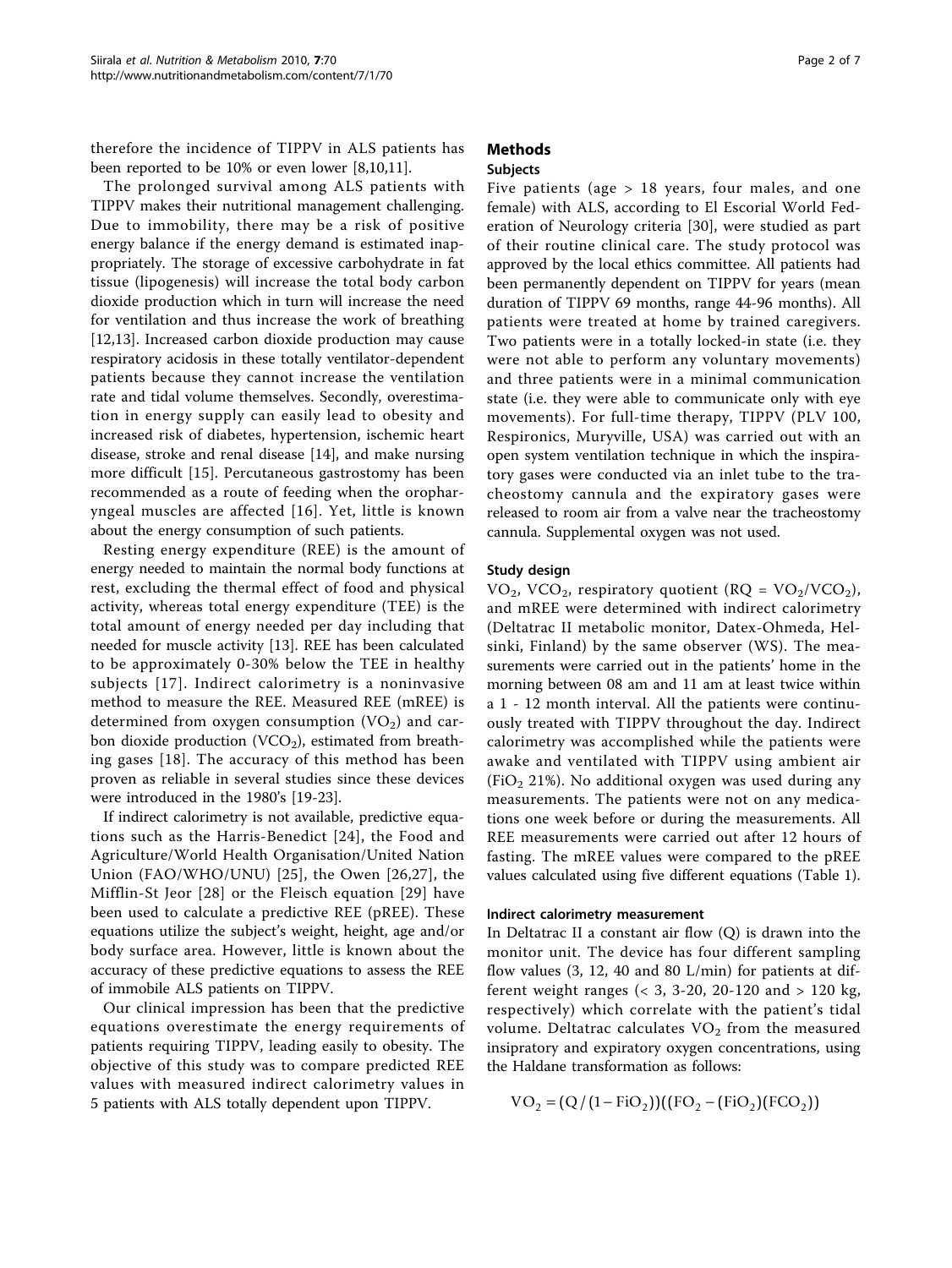| Name of the<br>equation | <b>Equation</b>                                                             |
|-------------------------|-----------------------------------------------------------------------------|
| Harris-Benedict [24]    |                                                                             |
| Men                     | 66.47 + 13.75 $\times$ weight + 5.0 $\times$ height - 6.75 $\times$<br>age  |
| Women                   | 655.09 + 9.56 $\times$ weight + 1.84 $\times$ height - 4.67 $\times$<br>age |
| WHO/FAO/UNU [25]        |                                                                             |
| Men                     |                                                                             |
| $18 - 30$ yrs           | $15.4 \times$ weight - 27 $\times$ height + 717                             |
| $31 - 60$ yrs           | $11.3 \times$ weight + 16 $\times$ height + 901                             |
| $> 60$ yrs              | $8.8 \times$ weight + 1128 $\times$ height - 1071                           |
| Women                   |                                                                             |
| 18 - 30 yrs             | $13.3 \times$ weight + 334 $\times$ height + 35                             |
| $31 - 60$ yrs           | $8.7 \times$ weight - 25 $\times$ height + 865                              |
| $> 60$ yrs              | $9.2 \times$ weight + 637 $\times$ height - 302                             |
| Mifflin-St Jeor [28]    |                                                                             |
| Men                     | 9.99 $\times$ weight + 6.25 $\times$ height -4.92 $\times$ age + 5          |
| Women                   | 9.99 $\times$ weight + 6.25 $\times$ height -4.92 $\times$ age - 161        |
| Owen [26,27]            |                                                                             |
| Men                     | $879 + 10.2 \times$ weight                                                  |
| Women                   | 795 + 7.18 $\times$ weight                                                  |
| Fleisch [29]            |                                                                             |
| Men                     | $24 \times BSA^{1} \times (38 - 0.073 \times (age - 20))$                   |
| Women                   | $24 \times BSA^{1} \times (35.5 - 0.064 \times (age - 20))$                 |

<span id="page-2-0"></span>Table 1 Equations used for the estimation of resting energy expenditure in kcal/d

 ${}^{1}$ BSA = body surface area in m<sup>2</sup> is calculated according to DuBois & DuBois equation [\[41](#page-6-0)].

The weight should be given in kilograms and the height in centimetres in all equations.

and the  $VCO<sub>2</sub>$  from the measured carbon dioxide concentration from expiratory gas as follows:

$$
VCO_2 = Q(FeCO_2 - FiCO_2)
$$

 $FiO<sub>2</sub>$ , FeO<sub>2</sub>, FiCO<sub>2</sub> and FeCO<sub>2</sub> are the measured gas concentrations from inspired (i) and expired (e) ventilation gases.  $FO<sub>2</sub>$  is the consumed oxygen calculated as  $FiO_2$  - Fe $O_2$  and the FCO<sub>2</sub> is the produced carbondioxide FeCO<sub>2</sub> - FiCO<sub>2</sub>. As normal room air contains less than 0.03% of carbon dioxide,  $FCO<sub>2</sub>$  can be considered to be equal to  $FeCO<sub>2</sub>$  [\[18\]](#page-5-0).

The mREE was calculated from measured  $VCO<sub>2</sub>$  and  $VO<sub>2</sub>$  values using the Weir's equation [\[31\]](#page-6-0):

mREE 
$$
(kcal / day) = 3.941 \times VO_2 (L / min) + 1.106 \times VCO_2 (L / min) - 2.17 \times UN(g / day),
$$

where UN is the amount of nitrogen excreted in urine during 24 hours. The error in mREE if urine nitrogen is not measured is less than 2% [[18\]](#page-5-0).

Deltatrac II has two measuring modes: canopy and respirator modes. The canopy mode is intended, for measurements with spontaneously breathing patients. In

that mode the inspiratory and excitatory gases are mixed under a half ellipsoidal plastic canopy. The respirator mode in turn is intended for measurements in mechanically ventilated patients. In that mode, the expired gases are usually collected through a mixing chamber to which the ventilator's expiratory tubing is connected [[19\]](#page-5-0). We employed an open ventilation technique for our patients ie. the inspiration gases were conducted from the ventilator via a single inspiratory tube to the tracheostomy, but instead of a long expiratory tube, the expiratory gases were delivered to the room air via a valve near to the tracheostomy cannula. Due to this open ventilation technique we were not able to use the respirator mode in Deltatrac II and thus we used the canopy mode to collect all expiration gases during the measurements. The canopy was placed around the patient's head and the expiratory valve was placed inside the canopy. Any possible gas leakage from the measurement circuit was minimized using an elastic sleeve fixed to the canopy which was airtightly wrapped around the patient's upper body (as shown in Figure 1). To ensure appropriate measurements we compared two inflow settings for gas collection (Group  $Q_1 = 40$  L/min and Group  $Q_2 = 80$  L/min).

Before each measurement, the patient rested for a minimum of 30 min. Room temperature was between 20 and 24°C. Patients were asked to avoid any (even passive) physical activity such as physiotherapy for 10 hours before the measurement. During the measurement the patients were laying quietly in a supine position. The  $VO_2$  (mL/min) and  $VCO_2$  (mL/min) were measured once each minute. The mean total measurement time was 30 minutes for each measurement session. A stable period of a minimum of five minutes



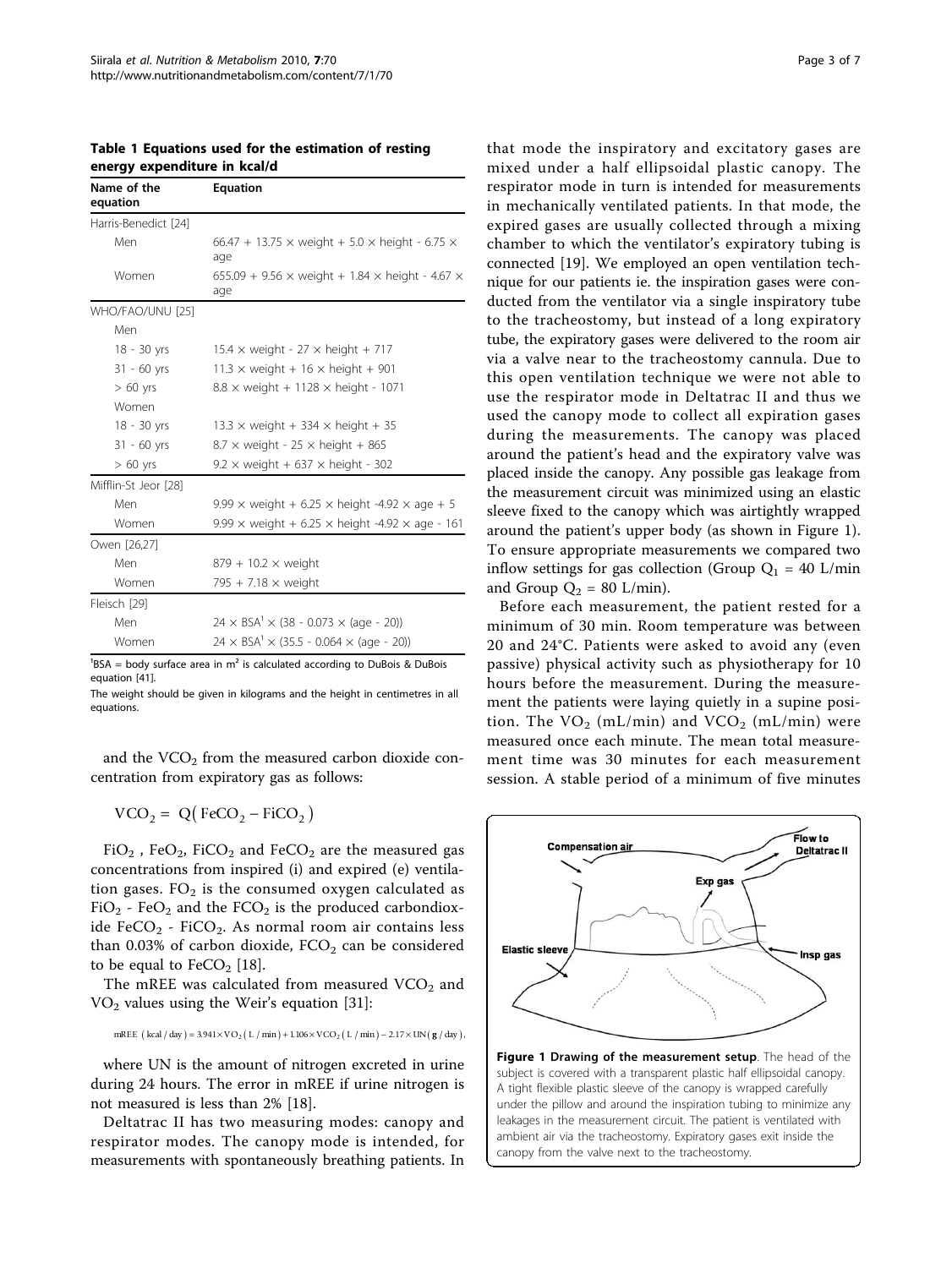in mREE was considered as a valid measurement. The stability was determined as  $< 10\%$  and  $< 5\%$  deviations from the mean  $VO<sub>2</sub>$  and RQ values, respectively. RQ values were required to be between 0.7 and 1.0. The patients' peripheral blood oxygen saturation was recorded constantly during the metabolic measurements with a portable non-invasive pulse oxymeter (Model 9845, Nonin, Minneapolis, USA).

Before each measurement and after a 30-min warming up period, the Deltatrac II was gas calibrated using an automatic procedure with a gas mixture containing 95%  $O_2$  and 5%  $CO_2$ . Flow calibration was carried out every six months with the ethanol-burning test procedure. The accuracy of inflow value was  $\pm$  1.15% over the study period.

## pREE

The patients' pREE values were calculated using the Harris-Benedict [[24](#page-5-0)], the Food and Agriculture/World Health Organisation/United Nation Union FAO/WHO/ UNU [\[25\]](#page-5-0), the Owen [[26,27](#page-5-0)], the Mifflin-St Jeor [[28](#page-5-0)] and the Fleisch equations [[29\]](#page-5-0) (Table [1](#page-2-0)). Because all patients had a long history of not being able to stand and consequent joint contractures, we used their heights at the time of diagnosis for the pREE calculations. The patients' weights were measured with a bed scale (ADE M60011, Germany). The body mass index (BMI) was calculated as  $BMI = weight (in kg)/height<sup>2</sup> (in cm)$ .

# Laboratory analysis

Blood samples for determination of hemoglobin, glucose, plasma albumin, plasma prealbumin, plasma Creactive protein and plasma thyroid hormone were taken. The body temperature was measured with a digital thermometer (Geratherm Medical, Germany). Increase in plasma C-reactive protein  $>10$  g/L and body temperature > 37°C were considered for signs of infection. Aberrance from reference values in plasma thyroid hormone was considered as thyroid dysfunction. Low plasma albumin and prealbumin were considered as signs for malnutrition.

# Macronutritional intake

All patients were enterally fed daily via a percutaneous gastrostomy, but they were fasted 12 hours before the measurements. Only commercial nutrition substitutes (Nutrison Standard and Nutrison Multi Fibre, Nutricia Medical, Holland) were used. One patient was able to swallow small amounts of smashed food when assisted.

#### Statistical methods

The results are given as mean  $\pm$  SD if not mentioned otherwise. The effect of different flow values  $(Q_1$  and  $Q<sub>2</sub>$ ) on mREE was analysed with Wilcoxon signed ranks

test. The same test with Bonferroni's correction was used to compare mREE and pREE values calculated with five different equations. The level for statistical significance was considered as  $P < 0.05$ . The confidence intervals for the differences in medians were calculated (CIA statistical program version 2.1.2; Trevor Bryant, University of Southampton, UK). All other data were analyzed using the statistical program SYSTAT for Windows (version 10.2; Systat Software, Richmond, CA, USA).

# Results

The demographic characteristics of the patients are listed in Table 2. One REE measurement was rejected due to an infection. The mean given energy support was 1340  $\pm$  150 kcal/d and the protein support was 0.8  $\pm$ 0.1  $g/kg/d$  at the time of the measurements. The mean plasma albumin was  $31 \pm 4.0$  g/L and prealbumin was  $0.21 \pm 0.1$  g/L indicating normal nutritional status. All other blood chemistry results were within normal range as well.

The measured FiO<sub>2</sub> was 20.9  $\pm$  0.0% (ambient room air) in all measurements. The blood oxygen saturation for all patients was  $97 \pm 1\%$  during all measurements. The values for mREE in Group  $Q_1$  (1110  $\pm$  160 kcal/d) and in Group  $Q_2$  (1150  $\pm$  200 kcal/d) were similar. We therefore pooled the mREE measurements from the Groups  $Q_1$  and  $Q_2$  for the comparison between mREE and pREE values. The mean mREE of all measurements was 1130 ± 170 kcal/d. When the mREE was compared with the mean pREE values calculated with all five different predictive equations, the mREE was 33.6% lower than pREE ( $P < 0.001$ ) mREE (Table [3\)](#page-4-0). All the predictive equations gave too high values for these patients.  $VO<sub>2</sub>$ was  $164 \pm 23$  and  $165 \pm 29$  mL/min, VCO<sub>2</sub> was  $130 \pm 23$ and 142  $\pm$  25 mL/min and RQ was 0.79  $\pm$  0.1 and 0.87  $\pm$ 0.0 for Groups  $Q_1$  and  $Q_2$ , respectively. The mean  $VO_2$ was  $165 \pm 25$  mL/min, VCO<sub>2</sub> was $137 \pm 24$  mL/min and RQ was  $0.82 \pm 0.08$  for all the measurements

#### Discussion

Our main finding is that the measured REE in mechanically ventilated ALS patients was 33.6% lower than that

#### Table 2 Characteristics of the five patients.

| Variable                                |                 |  |  |  |
|-----------------------------------------|-----------------|--|--|--|
| Age (years)                             | $55(50 - 76)$   |  |  |  |
| Height (cm)                             | 177 (155 - 192) |  |  |  |
| Weight (kg)                             | 83 (58 - 98)    |  |  |  |
| Body mass index (kg/m <sup>2</sup> )    | $25(23 - 27)$   |  |  |  |
| Duration of the disease (months)        | 78 (64 - 122)   |  |  |  |
| Duration in ventilator therapy (months) | 78 (44 - 96)    |  |  |  |
| Albumin (g/L)                           | $31(27 - 35)$   |  |  |  |

Values are given as median (range).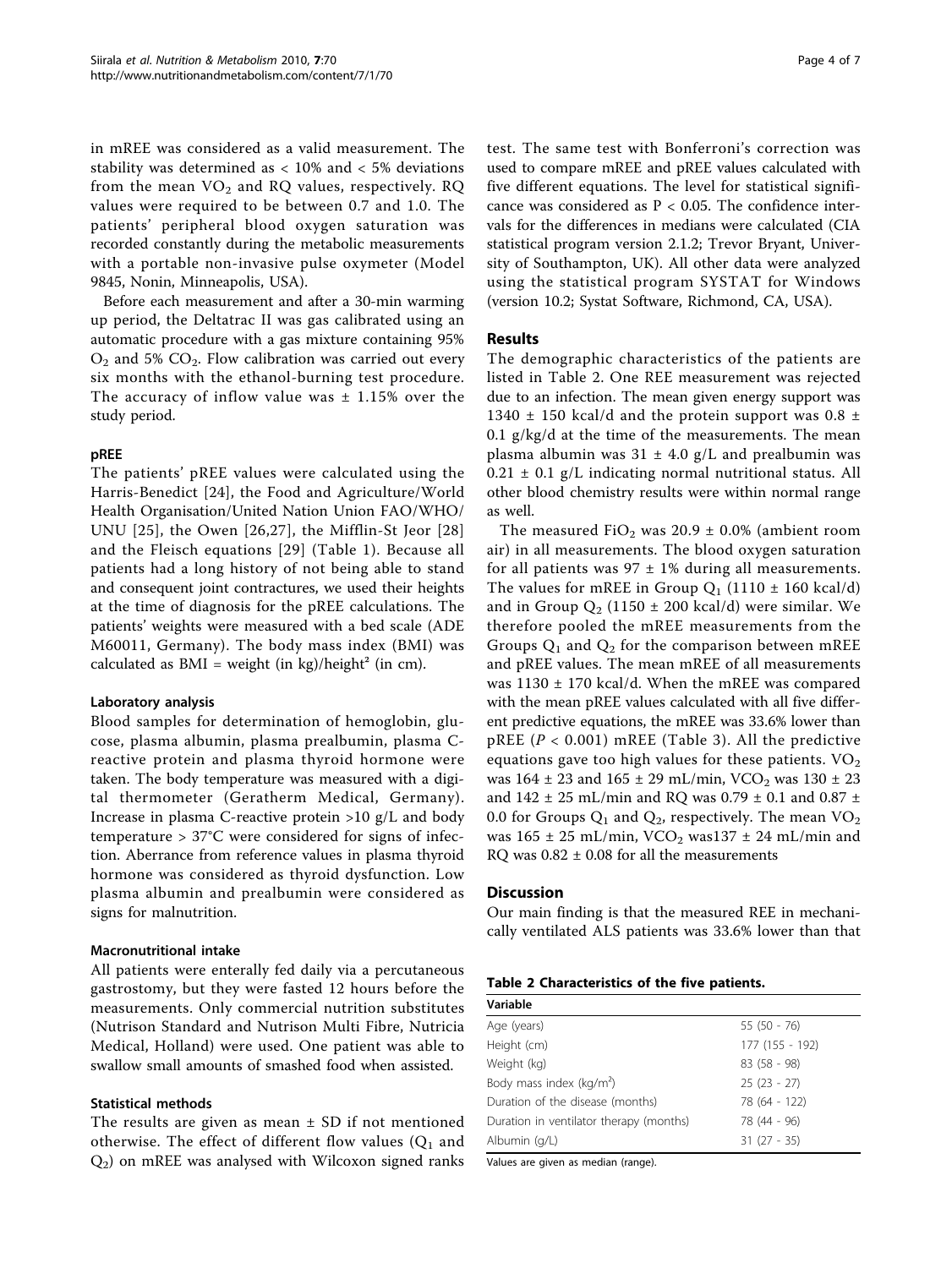| mREE (kcal/d)   | pREE (kcal/d)    | Difference between medians (95% confidence interval of the difference) |
|-----------------|------------------|------------------------------------------------------------------------|
| 1060 (960-1480) | 1580 (1190-2020) | 585* (425-760)                                                         |
| 1060 (960-1480) | 1656 (1374-2039) | 590* (472-780)                                                         |
| 1060 (960-1480) | 1557 (1399-1909) | 538* (439-688)                                                         |
| 1060 (960-1480) | 1726 (1183-1879) | 566* (414-691)                                                         |
| 1060 (960-1480) | 1630 (1210-1938) | 567* (417-727)                                                         |
|                 |                  |                                                                        |

<span id="page-4-0"></span>Table 3 Comparison of the values for measured (mREE) and predictive (pREE) resting energy expenditure in five patients having severe amyotrophic lateral sclerosis

REE was measured by the use of indirect calorimetry on 13 occasions.

Values are median (range) or difference between medians (95% confidence interval of the difference). \*P < 0.01 (Wilcoxon signed ranks test)

calculated with equations used generally for the prediction of REE. Even though our sample size of five patients is small, the results are very consistent and the difference compared to pREE values clear and they indicate that REE of ALS patients should be measured individually. The nutritional status of our patients who received nutritional support based on individual measurements was within the normal range, as indicated by their blood chemistry. However, the patient number is too small for making general conclusions concerning all those ALS patients who are permanently dependent on invasive ventilatory support.

Schimizu et al. measured, using indirect calorimetry, the REE of 11 ALS patients including also the thermal effect of food. These patients were chronically dependent on TIPPV with a mean duration of assisted ventilation of 4.6 years. Their energy expenditure was found to be 11.3-26.8% lower than that calculated with the Harris-Benedict equation which is well in accordance with our result. Schimizu et al. argued understandably that the decreased REE was due to ventilatory support and lack of the work of breathing [\[32](#page-6-0)]. Later, other authors have argued that instead of hypometabolism as evidently shown also in our study there would be hypermetabolism in severe stages of ALS. Kasarskis et al. measured both the REE and the forced vital capacity (FVC) in 16 ALS patients in the terminal stage of the illness. They found a positive correlation between decreased FVC and increased mREE and concluded that in terminal ALS patients the increased metabolic activity would be a consequence of greater breathing efforts needed to maintain life [[33\]](#page-6-0). Desport et al. have also shown increased metabolic activity among ALS patients, but in contrast to Kasarskis' study they did not find a correlation between the decreasing values of lung function tests and increasing mREE values. However, they reported a correlation between an increased leucocyte count and increased mREEs and hypothesized that increased leucocyte activity may affect the cytokine secretion which, in turn, may enhance the production of free radicals leading to neuronal death [\[34,35\]](#page-6-0). These free radicals would also affect the mitochondrial activity leading to inappropriate heat

production and increased metabolic activity [\[36](#page-6-0)]. However, in contrast to our ventilated patients and those of Schimizu et al. [\[32](#page-6-0)], a common feature of the studies by Desport et al. [[34,35\]](#page-6-0) and Kasarskis et al. [[33](#page-6-0)] is that the ventilation of the patients was not artificially supported. Again our patients had normal BMI, nutritional status and albumin level indicating appropriate nutrition.

In healthy subjects, skeletal muscle tissue has been estimated to consume approximately 20-30% of total daily REE [[37](#page-6-0)]. In patients with spinal cord injury the predictive equations have been found to overestimate the REE by approximately 5-32% depending on the level of the trauma [[38,39\]](#page-6-0). The prevalence of an inappropriate weight gain and obesity is a common clinical problem for these patients, and it has been found in up to 60% among spinal cord injury patients [\[38](#page-6-0)-[40\]](#page-6-0). Reduced muscle mass and metabolism together with low physical activity have been identified to cause the weight gain [[38\]](#page-6-0). Our patient population included two subjects in a totally locked-in state and three with minimal movements in eyes indicating that they had lost all skeletal muscle tissue due to the progressive ALS. In addition, their ventilatory support was arranged with TIPPV. Our results support the hypothesis that reduced mREE is due to the atrophy of muscle tissue.

Deltatrac II is a device for indirect calorimetry and it can be used for REE determination both for spontaneously breathing as well as for mechanically ventilated subjects. It has been shown to have good overall accuracy. During mechanical ventilation the mean error is  $2 \pm 2\%$  for VCO<sub>2</sub> and  $4 \pm 4\%$  for VO<sub>2</sub> measurement. During spontaneous ventilation the mean error is  $3 \pm$ 2% for VCO<sub>2</sub> and 4  $\pm$  2% for VO<sub>2</sub> measurement [[20](#page-5-0)]. The canopy mode instead of the respirator mode of the device was used, because the TIPPV for our patients does include only a single tube for inspiratory ventilation gases, but not expiratory tubing from the tracheostomy to the ventilator. This kind of measurement setup may in theory expose the system to unwanted gas leaks from the canopy's inlet aperture. This, in turn, might cause too small measured  $VCO<sub>2</sub>$  and  $VO<sub>2</sub>$  values and therefore too small REE values, as calculated with the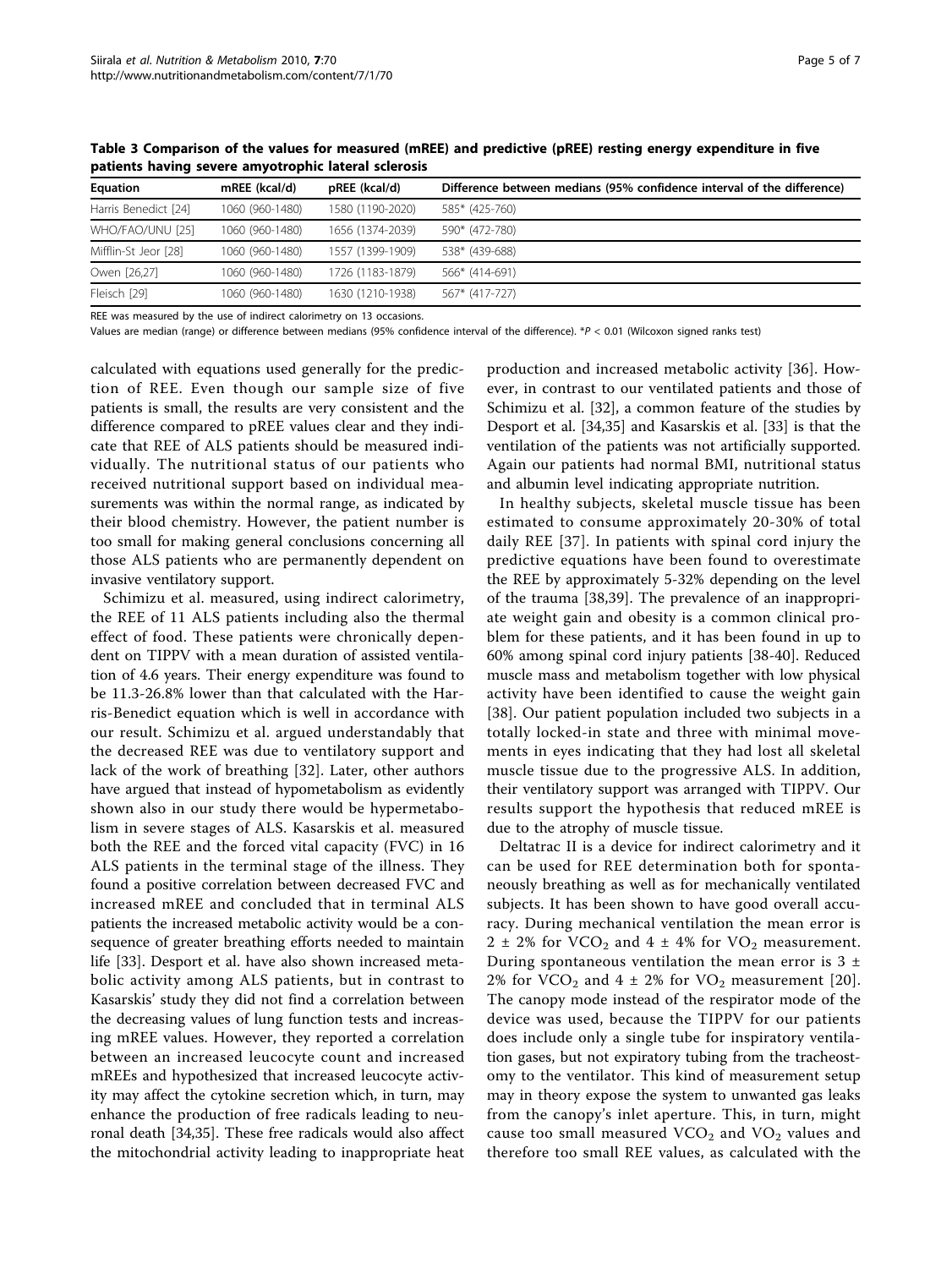<span id="page-5-0"></span>Weir's equation [[31\]](#page-6-0). This may be possible if too small a sample gas flow is used. On the other hand, if too high a sample flow is used, there might be a risk for gas dilution which also could cause errors in measured  $VCO<sub>2</sub>$ and  $VO<sub>2</sub>$  values [18]. In order to eliminate these plausible errors two different sample flow settings (40 and 80 L/min) were used. Although the two flow settings produced similar  $VCO<sub>2</sub>$ ,  $VO<sub>2</sub>$  and mREE results, and although we took every measure to prevent gas leakages, we may have had a chance of a small systematic error.

The error for  $VO<sub>2</sub>$  will increase if additional oxygen is used. This is due to the denominator of the Haldane equation (1- FiO<sub>2</sub>) which will decrease if too high a FiO<sub>2</sub> is used. Also, the smaller the FiO<sub>2</sub> is, the smaller an error in measured  $VO<sub>2</sub>$  is plausible [18]. Errors due to additional oxygen were minimized in the present study, as we did not give any supplemental oxygen during the measurements.

## Conclusion

Our results show a significantly decreased REE in ALS patients who are chronically dependent on TIPPV. Because ALS patients may live years with the support of TIPPV [8,11], their nutritional support should also be individualized and based on true measurements. Nevertheless, our results should be interpreted with caution, until verified in a larger patient population.

#### Acknowledgements

The authors wish to thank Mrs Kristiina Ylitalo-Liukkonen, RN, for excellent technical assistance. Mrs Kristiina Ylitalo-Liukkonen declares no conflict of interest.

#### Author details

<sup>1</sup>Department of Anaesthesiology, Intensive Care, Emergency Care and Pain Medicine, Turku University Hospital and University of Turku, Kiinamyllynkatu 4-8 FI-20520 Turku, Finland. <sup>2</sup>Turku PET Centre, Turku University Hospital, Kiinamyllynkatu 4-8 FI-20520 Turku, Finland.

#### Authors' contributions

All authors have participated in conception and design of the study, analysis and interpretation of the data, drafting of the article and critical revision of the article for important intellectual content, and approved the final version of the article.

#### Competing interests

The authors declare that they have no competing interests.

Received: 1 June 2010 Accepted: 26 August 2010 Published: 26 August 2010

#### References

- Tandan R, Bradley WG: [Amyotrophic lateral sclerosis: Part 1. Clinical](http://www.ncbi.nlm.nih.gov/pubmed/4051456?dopt=Abstract) [features, pathology, and ethical issues in management.](http://www.ncbi.nlm.nih.gov/pubmed/4051456?dopt=Abstract) Ann Neurol 1985, 18:271-280.
- 2. Tandan R, Bradley WG: [Amyotrophic lateral sclerosis: Part 2.](http://www.ncbi.nlm.nih.gov/pubmed/2416263?dopt=Abstract) [Etiopathogenesis.](http://www.ncbi.nlm.nih.gov/pubmed/2416263?dopt=Abstract) Ann Neurol 1985, 18:419-431.
- Brooks BR: [Clinical epidemiology of amyotrophic lateral sclerosis.](http://www.ncbi.nlm.nih.gov/pubmed/8827179?dopt=Abstract) Neurol Clin 1996, 14:399-420.
- 4. Haverkamp LJ, Appel V, Appel SH: [Natural history of amyotrophic lateral](http://www.ncbi.nlm.nih.gov/pubmed/7600088?dopt=Abstract) [sclerosis in a database population. Validation of a scoring system and a](http://www.ncbi.nlm.nih.gov/pubmed/7600088?dopt=Abstract) [model for survival prediction.](http://www.ncbi.nlm.nih.gov/pubmed/7600088?dopt=Abstract) Brain 1995, 118(Pt 3):707-719.
- 5. del Aguila MA, Longstreth WT, McGuire V, Koepsell TD, van Belle G: [Prognosis in amyotrophic lateral sclerosis: a population-based study.](http://www.ncbi.nlm.nih.gov/pubmed/12629239?dopt=Abstract) Neurology 2003, 60:813-819.
- 6. Bourke SC, Bullock RE, Williams TL, Shaw PJ, Gibson GJ: [Noninvasive](http://www.ncbi.nlm.nih.gov/pubmed/12874394?dopt=Abstract) [ventilation in ALS: indications and effect on quality of life.](http://www.ncbi.nlm.nih.gov/pubmed/12874394?dopt=Abstract) Neurology 2003, 61:171-177.
- 7. Bach JR, Bianchi C, Aufiero E: [Oximetry and indications for tracheotomy](http://www.ncbi.nlm.nih.gov/pubmed/15539719?dopt=Abstract) [for amyotrophic lateral sclerosis.](http://www.ncbi.nlm.nih.gov/pubmed/15539719?dopt=Abstract) Chest 2004, 126:1502-1507.
- 8. Marchese S, Lo Coco D, Lo Coco A: **[Outcome and attitudes toward home](http://www.ncbi.nlm.nih.gov/pubmed/18023334?dopt=Abstract)** [tracheostomy ventilation of consecutive patients: a 10-year experience.](http://www.ncbi.nlm.nih.gov/pubmed/18023334?dopt=Abstract) Respir Med 2008, 102:430-436.
- 9. Cazzolli PA, Oppenheimer EA: [Home mechanical ventilation for](http://www.ncbi.nlm.nih.gov/pubmed/8899671?dopt=Abstract) [amyotrophic lateral sclerosis: nasal compared to tracheostomy](http://www.ncbi.nlm.nih.gov/pubmed/8899671?dopt=Abstract)[intermittent positive pressure ventilation.](http://www.ncbi.nlm.nih.gov/pubmed/8899671?dopt=Abstract) J Neurol Sci 1996. 139(Suppl):123-128.
- 10. Oppenheimer EA: [Decision-making in the respiratory care of amyotrophic](http://www.ncbi.nlm.nih.gov/pubmed/7505711?dopt=Abstract) [lateral sclerosis: should home mechanical ventilation be used?](http://www.ncbi.nlm.nih.gov/pubmed/7505711?dopt=Abstract) Palliat Med 1993, 7:49-64.
- 11. Hayashi H, Oppenheimer EA: [ALS patients on TPPV: totally locked-in state,](http://www.ncbi.nlm.nih.gov/pubmed/12847177?dopt=Abstract) [neurologic findings and ethical implications.](http://www.ncbi.nlm.nih.gov/pubmed/12847177?dopt=Abstract) Neurology 2003, 61:135-137.
- 12. Lo HC, Lin CH, Tsai LJ: [Effects of hypercaloric feeding on nutrition status](http://www.ncbi.nlm.nih.gov/pubmed/16107602?dopt=Abstract) [and carbon dioxide production in patients with long-term mechanical](http://www.ncbi.nlm.nih.gov/pubmed/16107602?dopt=Abstract) [ventilation.](http://www.ncbi.nlm.nih.gov/pubmed/16107602?dopt=Abstract) JPEN J Parenter Enteral Nutr 2005, 29:380-387.
- 13. Bursztein SED, Askanazi J, Kinney JM: Energy metabolism, indirect calorimetry, and nutrition.Edited by: Geayson TH. Baltimore, Williams 1989:67-68, and 77-80.
- 14. Haslam DW, James WP: [Obesity.](http://www.ncbi.nlm.nih.gov/pubmed/16198769?dopt=Abstract) Lancet 2005, 366:1197-1209.
- 15. Hahler B: [Morbid obesity: a nursing care challenge.](http://www.ncbi.nlm.nih.gov/pubmed/12240502?dopt=Abstract) Dermatol Nurs 2002, 14:249-242, 255-246.
- 16. Mazzini L, Corra T, Zaccala M, Mora G, Del Piano M, Galante M: [Percutaneous endoscopic gastrostomy and enteral nutrition in](http://www.ncbi.nlm.nih.gov/pubmed/8568533?dopt=Abstract) [amyotrophic lateral sclerosis.](http://www.ncbi.nlm.nih.gov/pubmed/8568533?dopt=Abstract) J Neurol 1995, 242:695-698.
- 17. Ravussin E, Burnand B, Schutz Y, Jequier E: [Twenty-four-hour energy](http://www.ncbi.nlm.nih.gov/pubmed/6801963?dopt=Abstract) [expenditure and resting metabolic rate in obese, moderately obese, and](http://www.ncbi.nlm.nih.gov/pubmed/6801963?dopt=Abstract) [control subjects.](http://www.ncbi.nlm.nih.gov/pubmed/6801963?dopt=Abstract) Am J Clin Nutr 1982, 35:566-573.
- 18. Ferrannini E: [The theoretical bases of indirect calorimetry: a review.](http://www.ncbi.nlm.nih.gov/pubmed/3278194?dopt=Abstract) Metabolism 1988, 37:287-301.
- 19. Merilainen PT: [Metabolic monitor.](http://www.ncbi.nlm.nih.gov/pubmed/3116131?dopt=Abstract) Int J Clin Monit Comput 1987, 4:167-177.
- 20. Takala J, Keinanen O, Vaisanen P, Kari A: [Measurement of gas exchange in](http://www.ncbi.nlm.nih.gov/pubmed/2676345?dopt=Abstract) [intensive care: laboratory and clinical validation of a new device.](http://www.ncbi.nlm.nih.gov/pubmed/2676345?dopt=Abstract) Crit Care Med 1989, 17:1041-1047.
- 21. Bursztein S, Elwyn DH, Askanazi J: [Energy metabolism and indirect](http://www.ncbi.nlm.nih.gov/pubmed/3155338?dopt=Abstract) [calorimetry in critically ill and injured patients.](http://www.ncbi.nlm.nih.gov/pubmed/3155338?dopt=Abstract) Acute Care 1988, 14- 15:91-110.
- 22. Shortland GJ, Fleming PJ, Walter JH: [Validation of a portable indirect](http://www.ncbi.nlm.nih.gov/pubmed/1444562?dopt=Abstract) [calorimetry system for measurement of energy expenditure in sick](http://www.ncbi.nlm.nih.gov/pubmed/1444562?dopt=Abstract) [preterm infants.](http://www.ncbi.nlm.nih.gov/pubmed/1444562?dopt=Abstract) Arch Dis Child 1992, 67:1207-1211.
- 23. Schwenk A, Merilainen PT, Macallan DC: [Indirect calorimetry in patients](http://www.ncbi.nlm.nih.gov/pubmed/12381335?dopt=Abstract) [with active respiratory infection](http://www.ncbi.nlm.nih.gov/pubmed/12381335?dopt=Abstract)–prevention of cross-infection. Clin Nutr 2002, 21:385-388.
- 24. Harris JA, Benedict FG: [A Biometric Study of Human Basal Metabolism.](http://www.ncbi.nlm.nih.gov/pubmed/16576330?dopt=Abstract) Proc Natl Acad Sci USA 1918, 4:370-373.
- 25. Energy and protein requirements: [Report of a joint FAO/WHO/UNU Expert](http://www.ncbi.nlm.nih.gov/pubmed/3937340?dopt=Abstract) [Consultation.](http://www.ncbi.nlm.nih.gov/pubmed/3937340?dopt=Abstract) World Health Organ Tech Rep Ser 1985, 724:1-206.
- 26. Owen OE, Holup JL, D'Alessio DA, Craig ES, Polansky M, Smalley KJ, Kavle EC, Bushman MC, Owen LR, Mozzoli MA, et al: [A reappraisal of the](http://www.ncbi.nlm.nih.gov/pubmed/3687821?dopt=Abstract) [caloric requirements of men.](http://www.ncbi.nlm.nih.gov/pubmed/3687821?dopt=Abstract) Am J Clin Nutr 1987, 46:875-885.
- 27. GOwen OE, Kavle E, Owen RS, Polansky M, Caprio S, Mozzoli MA, Kendrick ZV, Bushman MC, Boden G: [A reappraisal of caloric requirements](http://www.ncbi.nlm.nih.gov/pubmed/3728346?dopt=Abstract) [in healthy women.](http://www.ncbi.nlm.nih.gov/pubmed/3728346?dopt=Abstract) Am J Clin Nutr 1986, 44:1-19.
- 28. Mifflin MD, St Jeor ST, Hill LA, Scott BJ, Daugherty SA, Koh YO: [A new](http://www.ncbi.nlm.nih.gov/pubmed/2305711?dopt=Abstract) [predictive equation for resting energy expenditure in healthy](http://www.ncbi.nlm.nih.gov/pubmed/2305711?dopt=Abstract) [individuals.](http://www.ncbi.nlm.nih.gov/pubmed/2305711?dopt=Abstract) Am J Clin Nutr 1990, 51:241-247.
- 29. Fleisch A: [\[Basal metabolism standard and its determination with the](http://www.ncbi.nlm.nih.gov/pubmed/14813607?dopt=Abstract) "[metabocalculator](http://www.ncbi.nlm.nih.gov/pubmed/14813607?dopt=Abstract)".]. Helv Med Acta 1951, 18:23-44.